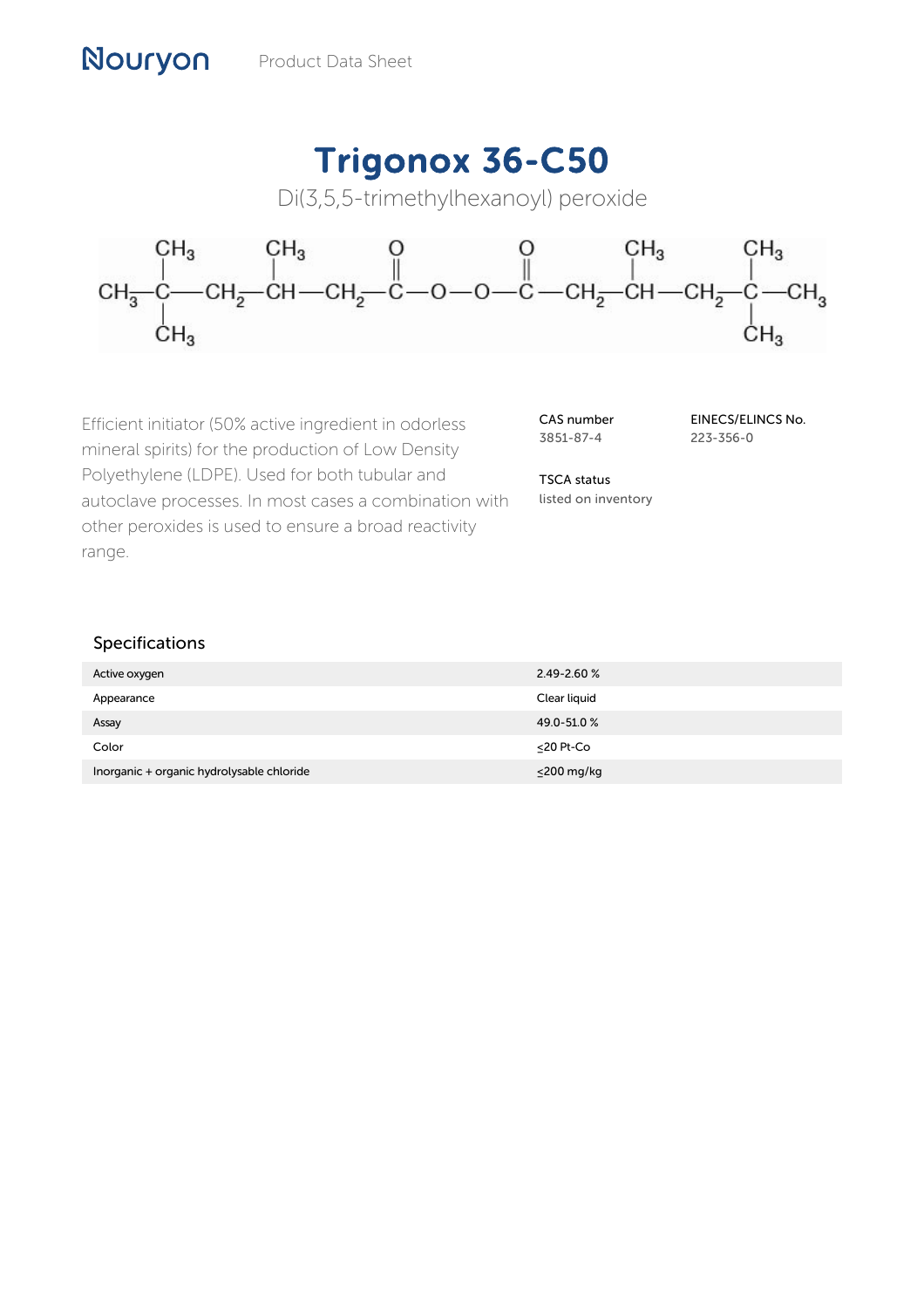# Applications

Trigonox 36-C50 is an efficient initiator for the ethylene polymerization under high pressure in both autoclave and tubular processes. To obtain a wide spectrum of polymerization temperatures, combinations with other peroxides are applied in practice.

# Half-life data

The reactivity of an organic peroxide is usually given by its half life (t1/2) at various temperatures. For Trigonox 36-C50 in chlorobenzene:

| 0.1 <sub>hr</sub> | at 96°C                                 |
|-------------------|-----------------------------------------|
| 1 <sub>hr</sub>   | at 77°C                                 |
| 10 <sub>hr</sub>  | at 59°C                                 |
| Formula 1         | kd=A-e-Ea/RT                            |
| Formula 2         | t <sup>1</sup> / <sub>2</sub> =(ln2)/kd |
| Ea                | 128.34 kJ/mole                          |
| A                 | 2.84E+15 s-1                            |
| R                 | 8.3142 J/mole K                         |
| T                 | (273.15+°C) K                           |

# Thermal stability

Organic peroxides are thermally unstable substances which may undergo self-accelerating decomposition. The lowest temperature at which self-accelerating decomposition may occur with a substance in the packaging as used for transport is the Self-Accelerating Decomposition Temperature (SADT). The SADT is determined on the basis of the Heat Accumulation Storage Test

| <b>SADT</b>                   | $25^{\circ}$ C                                                                                                                                                                                                                                                |
|-------------------------------|---------------------------------------------------------------------------------------------------------------------------------------------------------------------------------------------------------------------------------------------------------------|
| Emergency temperature $(T_e)$ | $15^{\circ}$ C                                                                                                                                                                                                                                                |
| Control temperature (Tc)      | $10^{\circ}$ C                                                                                                                                                                                                                                                |
| Method                        | The Heat Accumulation Storage Test is a recognized test method for the<br>determination of the SADT of organic peroxides (see Recommendations on the<br>Transport of Dangerous Goods, Manual of Tests and Criteria - United Nations, New<br>York and Geneva). |

#### Storage

Due to the relatively unstable nature of organic peroxides a loss of quality can be detected over a period of time. To minimize the loss of quality, Nouryon recommends a maximum storage temperature (Ts max.) for each organic peroxide product

| Ts Max.     | $0^{\circ}$ C                                                                                                                                                                             |
|-------------|-------------------------------------------------------------------------------------------------------------------------------------------------------------------------------------------|
| Ts Min.     | -10°C to prevent crystallization                                                                                                                                                          |
| <b>Note</b> | When stored according to these recommended storage conditions, Trigonox 36-<br>C50 will remain within the Nouryon specifications for a period of at least three<br>months after delivery. |

#### Packaging and transport

The standard packaging is a 1000 l composite Intermediate Bulk Container (IBC). Both packaging and transport meet the international regulations. For the availability of other packed quantities consult your Nouryon representative. Trigonox 36- C50 is classified as Organic peroxide type F; liquid, temperature controlled, Division 5.2; UN 3119.

# Safety and handling

Keep containers tightly closed. Store and handle Trigonox 36-C50 in a dry well-ventilated place away from sources of heat or ignition and direct sunlight. Never weigh out in the storage room. Avoid contact with reducing agents (e.g. amines), acids, alkalis and heavy metal compounds (e.g. accelerators, driers and metal soaps). Please refer to the Safety Data Sheet (SDS) for further information on the safe storage, use and handling of Trigonox 36-C50. This information should be thoroughly reviewed prior to acceptance of this product. The SDS is available at nouryon.com/sds-search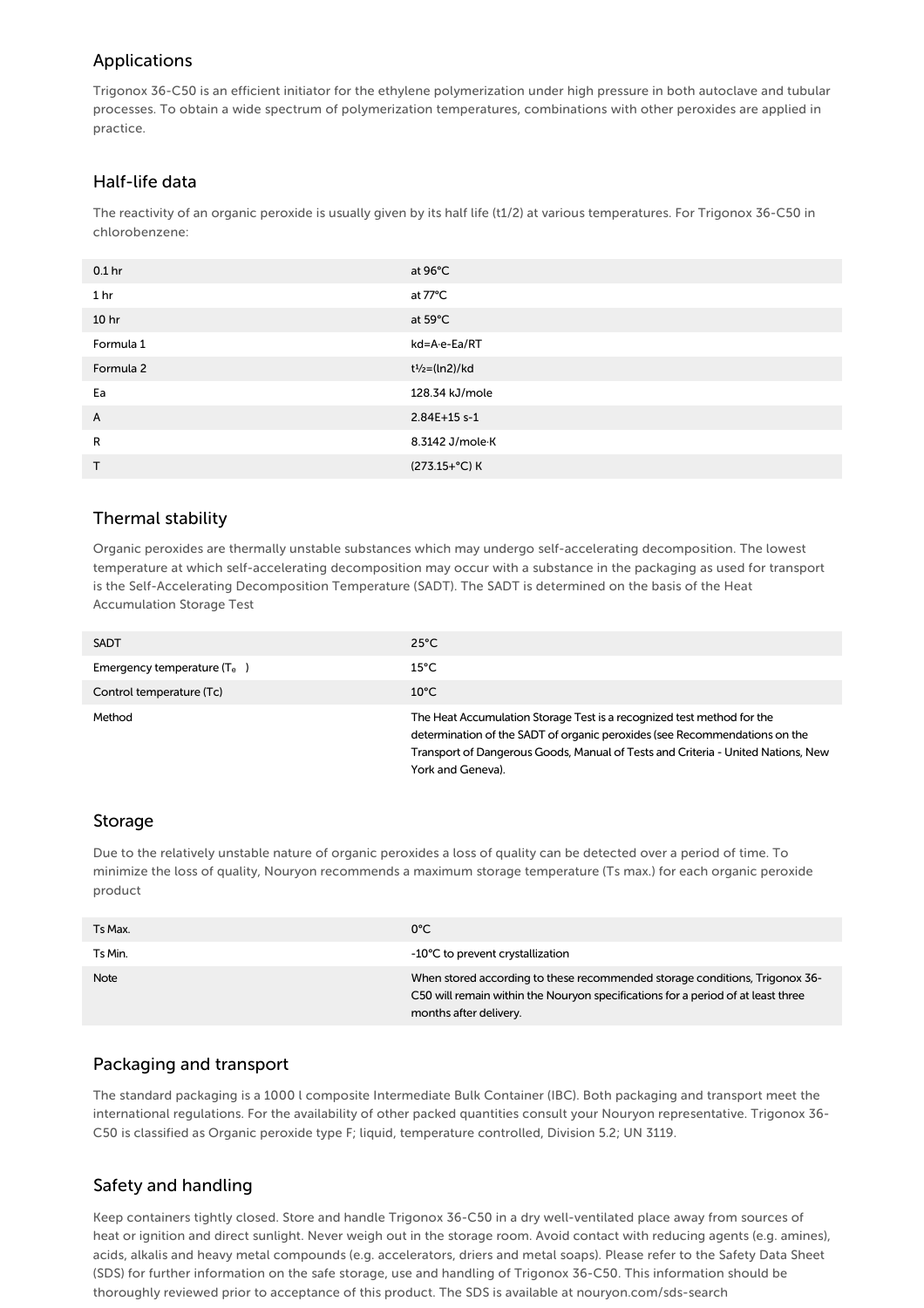# Major decomposition products

Carbon dioxide, 2,2,4,7,9,9-Hexamethyldecane, 2,4,4-Trimethylpentane